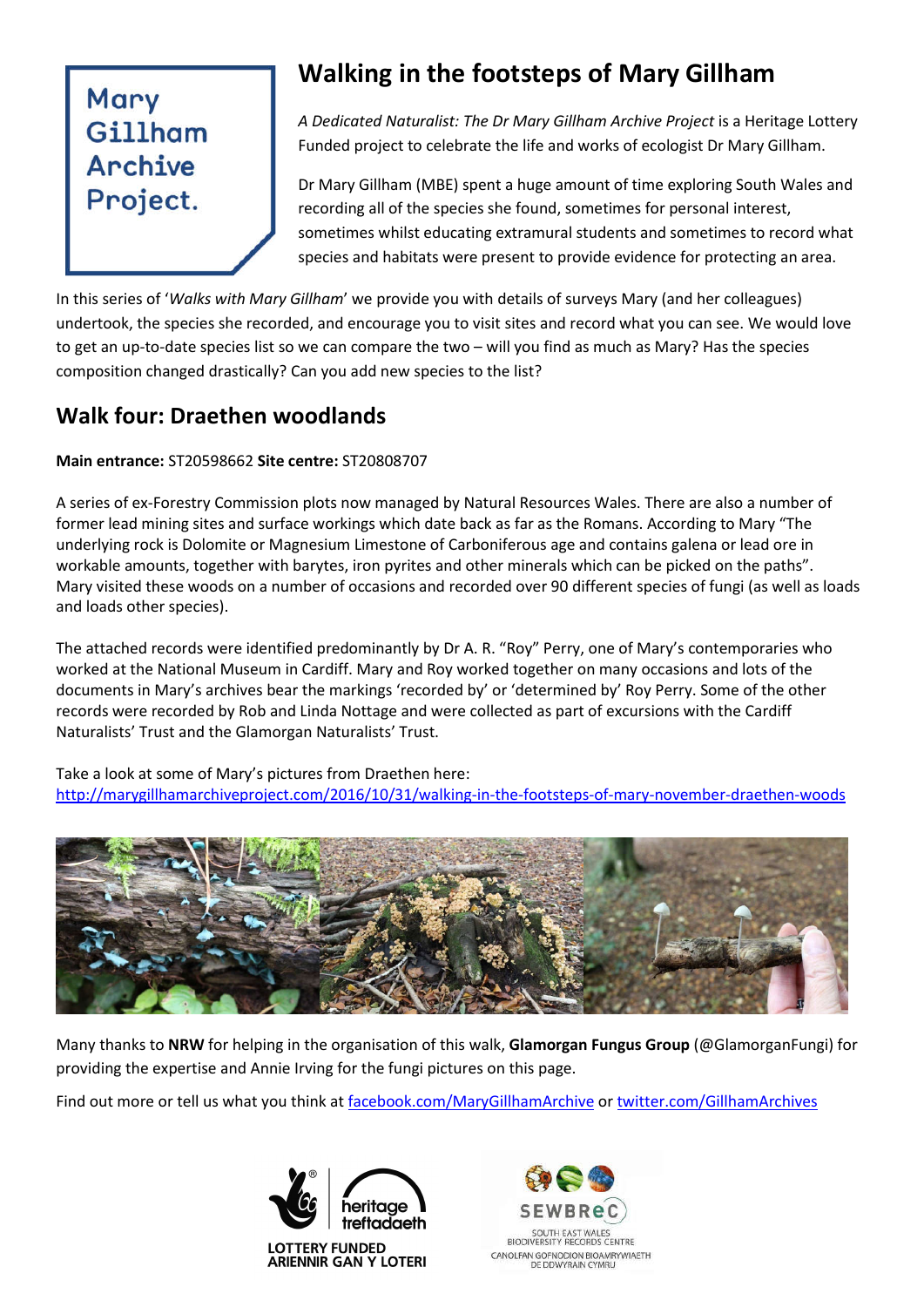### **Location of Draethen woods**



### **A close-up of where most of these records were made**





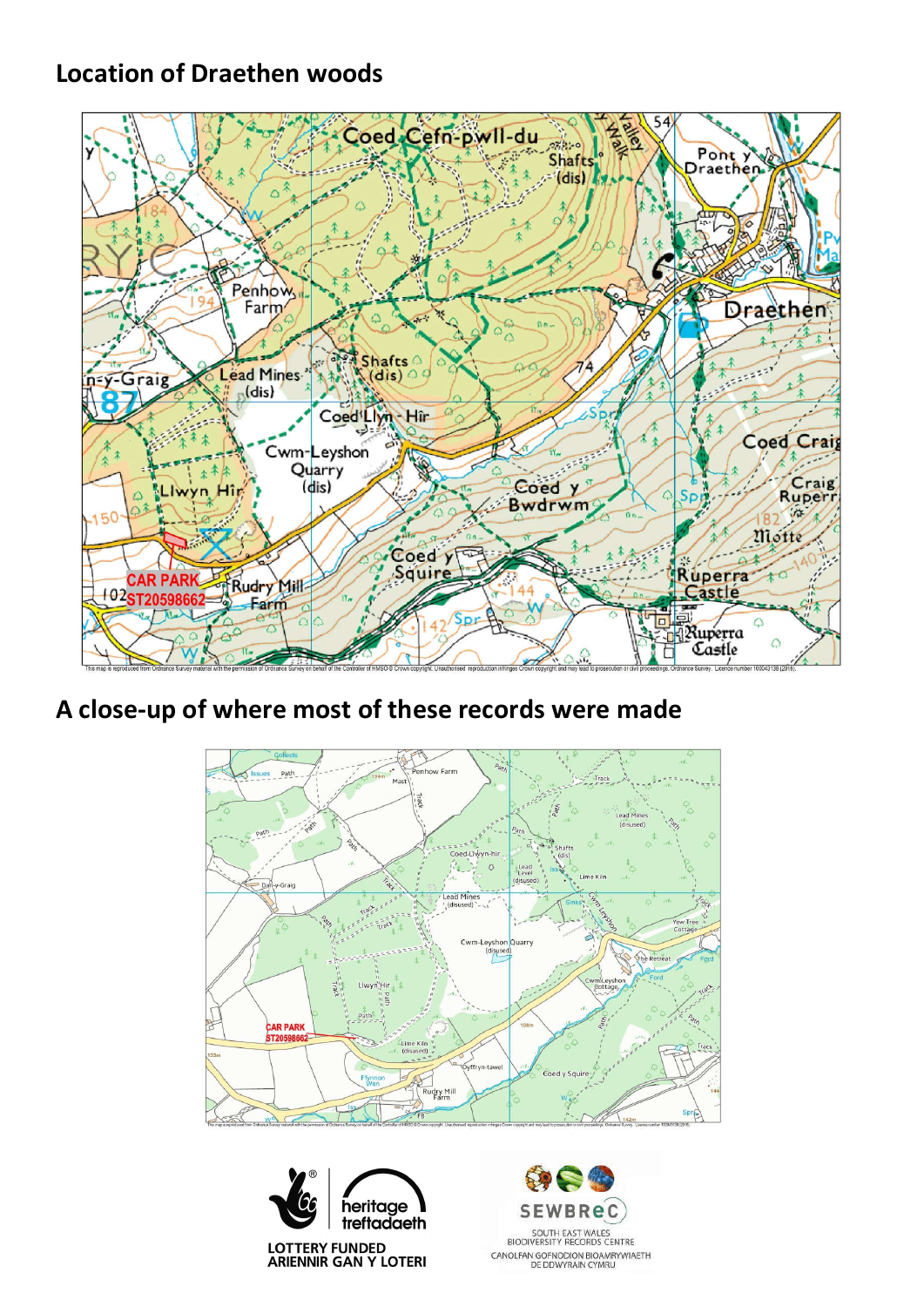## **Draethen (Autumn) species list**

| <b>Taxon</b> | Date       | <b>Scientific Name</b>              | <b>Common Name</b>         | 2016? |
|--------------|------------|-------------------------------------|----------------------------|-------|
| fungus       | 09/10/1993 | Agaricus sylvicola var. sylvicola   | Wood Mushroom              |       |
| fungus       | 09/10/1993 | Amanita fulva                       | <b>Tawny Grisette</b>      |       |
| fungus       | 09/10/1993 | Amanita muscaria var. muscaria      | <b>Fly Agaric</b>          |       |
| fungus       | 14/10/1979 | Amanita rubescens var. rubescens    | Blusher                    |       |
| fungus       | 14/10/1979 | Amanita vaginata                    | Grisette                   |       |
| fungus       | 09/10/1993 | Amanita vaginata var. alba          | Amanita vaginata var. alba |       |
| fungus       | 08/10/2000 | Annulohypoxylon multiforme          | <b>Birch Woodwart</b>      |       |
| fungus       | 09/10/1993 | Armillaria mellea                   | <b>Honey Fungus</b>        |       |
| fungus       | 09/10/1993 | Ascocoryne sarcoides                | Purple Jellydisc           |       |
| fungus       | 09/10/1993 | Auricularia auricula-judae          | Jew's Ear                  |       |
| fungus       | 09/10/1993 | <b>Boletus badius</b>               | <b>Bay Bolete</b>          |       |
| fungus       | 09/10/1993 | <b>Boletus subtomentosus</b>        | Suede Bolete               |       |
| fungus       | 09/10/1993 | Calocera viscosa                    | Yellow Stagshorn           |       |
| fungus       | 03/10/1982 | Cantharellus cibarius               | Chanterelle                |       |
| fungus       | 09/10/1993 | Chondrostereum purpureum            | <b>Silverleaf Fungus</b>   |       |
| fungus       | 08/10/2000 | Clavaria                            | Clavaria                   |       |
| fungus       | 09/10/1993 | Clavulina cinerea                   | <b>Grey Coral</b>          |       |
| fungus       | 09/10/1993 | Clavulina coralloides               | <b>Crested Coral</b>       |       |
| fungus       | 14/10/1979 | Clavulina rugosa                    | <b>Wrinkled Club</b>       |       |
| fungus       | 24/11/1975 | Clitocybe                           | Clitocybe                  |       |
| fungus       | 09/10/1993 | Clitocybe nebularis                 | <b>Clouded Agaric</b>      |       |
| fungus       | 09/10/1993 | Clitocybe odora                     | Aniseed Funnel             |       |
| fungus       | 14/10/1979 | Conocybe                            | Conocybe                   |       |
| fungus       | 09/10/1993 | Coprinus comatus                    | Shaggy Inkcap              |       |
| fungus       | 09/10/1993 | Crepidotus variabilis               | Variable Oysterling        |       |
| fungus       | 08/10/2000 | Cystolepiota sistrata               | Cystolepiota sistrata      |       |
| fungus       | 14/10/1979 | Dacrymyces deliquescens             | Dacrymyces deliquescens    |       |
| fungus       | 09/10/1993 | Daedaleopsis confragosa             | <b>Blushing Bracket</b>    |       |
| fungus       | 09/10/1993 | Daldinia concentrica                | King Alfred's Cakes        |       |
| fungus       | 14/10/1979 | Erysiphe tortilis                   | Erysiphe tortilis          |       |
| fungus       | 14/10/1979 | Flammulina velutipes var. velutipes | <b>Velvet Shank</b>        |       |

Walks with Mary Gillham 4: Draethen woods. Find out more at **www.facebook.com/MaryGillhamArchive** or on Twitter @GillhamArchives.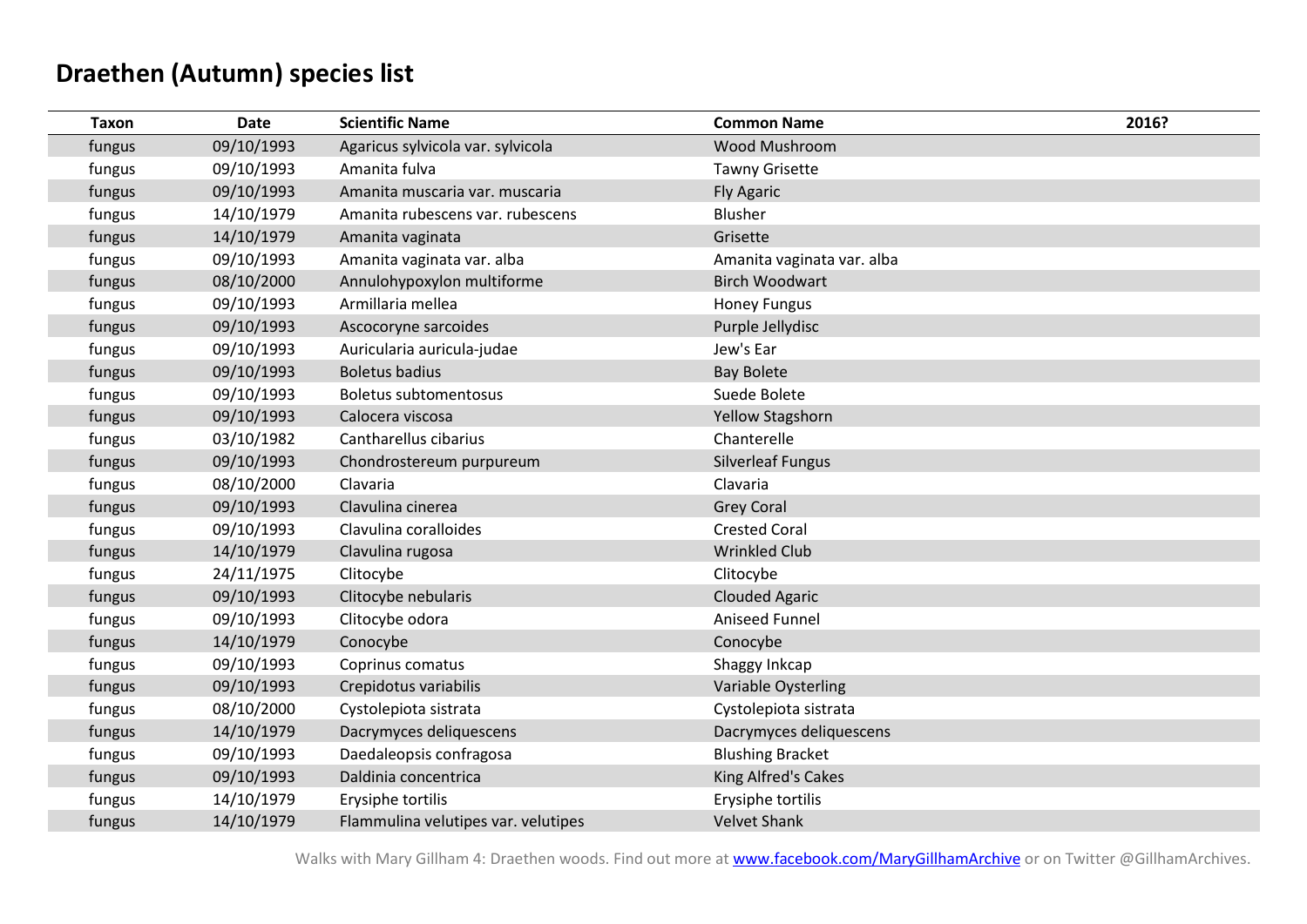| <b>Taxon</b> | <b>Date</b> | <b>Scientific Name</b>                 | <b>Common Name</b>         | 2016? |
|--------------|-------------|----------------------------------------|----------------------------|-------|
| fungus       | 08/10/2000  | Gymnopus androsaceus                   | Horsehair Parachute        |       |
| fungus       | 14/10/1979  | Helvella crispa                        | <b>White Saddle</b>        |       |
| fungus       | 14/10/1979  | Helvella macropus                      | <b>Felt Saddle</b>         |       |
| fungus       | 09/10/1993  | Heterobasidion annosum                 | <b>Root Fomes</b>          |       |
| fungus       | 14/10/1979  | Hygrocybe                              | <b>Waxcap Mushrooms</b>    |       |
| fungus       | 09/10/1993  | Hygrocybe conica                       | <b>Blackening Wax-Cap</b>  |       |
| fungus       | 14/10/1979  | Hypholoma fasciculare var. fasciculare | Sulphur Tuft               |       |
| fungus       | 09/10/1993  | Hypholoma fasciculare var. fasciculare | Sulphur Tuft               |       |
| fungus       | 09/10/1993  | Hypoxylon fragiforme                   | Beech Woodwart             |       |
| fungus       | 08/10/2000  | Hypoxylon fragiforme                   | <b>Beech Woodwart</b>      |       |
| fungus       | 08/10/2000  | Inocybe                                | Inocybe                    |       |
| fungus       | 14/10/1979  | Inocybe geophylla var. geophylla       | White Fibrecap             |       |
| fungus       | 09/10/1993  | Inocybe geophylla var. lilacina        | Lilac Fibrecap             |       |
| fungus       | 09/10/1993  | Inocybe lacera var. lacera             | <b>Torn Fibrecap</b>       |       |
| fungus       | 14/10/1979  | Laccaria amethystina                   | Amethyst Deceiver          |       |
| fungus       | 08/10/2000  | Laccaria amethystina                   | Amethyst Deceiver          |       |
| fungus       | 09/10/1993  | Laccaria laccata                       | Deceiver                   |       |
| fungus       | 09/10/1993  | Lacrymaria lacrymabunda                | <b>Weeping Widow</b>       |       |
| fungus       | 14/10/1979  | Lactarius turpis                       | Ugly Milk-Cap              |       |
| fungus       | 09/10/1993  | Leotia lubrica                         | Jellybaby                  |       |
| fungus       | 08/10/2000  | Leotia lubrica                         | Jellybaby                  |       |
| fungus       | 09/10/1993  | Lepiota cristata                       | <b>Stinking Dapperling</b> |       |
| fungus       | 09/10/1993  | Lepista nuda                           | Wood Blewit                |       |
| fungus       | 14/10/1979  | Lycoperdon molle                       | Umber-Brown Puffball       |       |
| fungus       | 09/10/1993  | Lycoperdon perlatum                    | <b>Common Puffball</b>     |       |
| fungus       | 24/11/1975  | Lycoperdon pratense                    | <b>Meadow Puffball</b>     |       |
| fungus       | 09/10/1993  | Lycoperdon pyriforme                   | <b>Stump Puffball</b>      |       |
| fungus       | 09/10/1993  | Marasmiellus ramealis                  | <b>Twig Parachute</b>      |       |
| fungus       | 09/10/1993  | Melanoleuca melaleuca                  | <b>Bald Knight</b>         |       |
| fungus       | 09/10/1993  | Meripilus giganteus                    | <b>Giant Polypore</b>      |       |
| fungus       | 14/10/1979  | Mutinus caninus                        | Dog Stinkhorn              |       |
| fungus       | 03/10/1982  | Mycena                                 | Mycena                     |       |
| fungus       | 09/10/1993  | Mycena epipterygia                     | Yellowleg Bonnet           |       |
| fungus       | 14/10/1979  | Mycena haematopus                      | <b>Burgundydrop Bonnet</b> |       |

Walks with Mary Gillham 4: Draethen woods. Find out more at **www.facebook.com/MaryGillhamArchive** or on Twitter @GillhamArchives.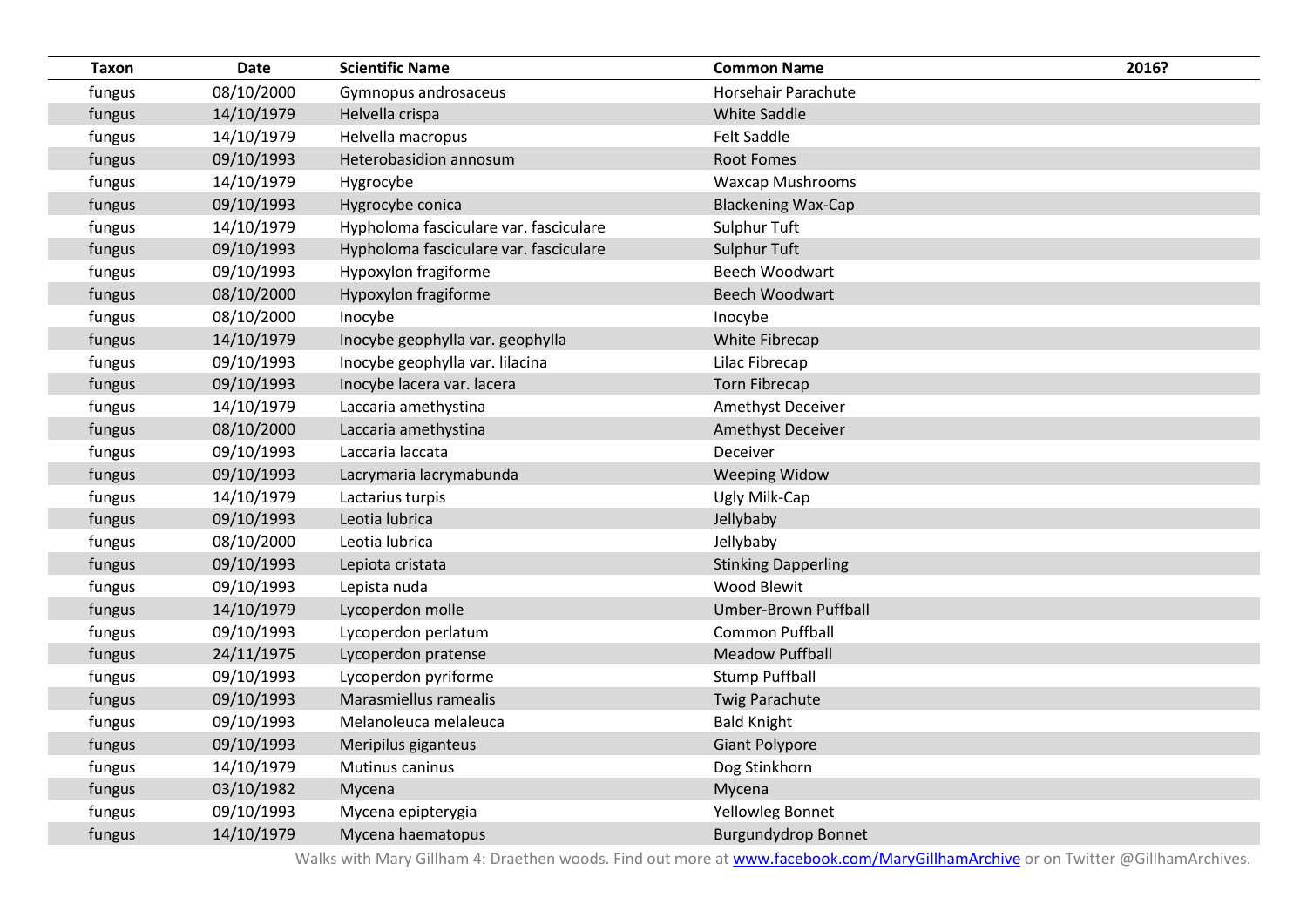| <b>Taxon</b> | <b>Date</b> | <b>Scientific Name</b>           | <b>Common Name</b>           | 2016? |
|--------------|-------------|----------------------------------|------------------------------|-------|
| fungus       | 09/10/1993  | Mycena polygramma                | Grooved Bonnet               |       |
| fungus       | 09/10/1993  | Mycena pura                      | Lilac Bonnet                 |       |
| fungus       | 08/10/2000  | Nectria cinnabarina              | Coral-Spot Fungus            |       |
| fungus       | 03/10/1982  | Oudemansiella mucida             | Porcelain Fungus             |       |
| fungus       | 08/10/2000  | Panellus mitis                   | <b>Elastic Oysterling</b>    |       |
| fungus       | 09/10/1993  | Parasola conopilus               | <b>Conical Brittlestem</b>   |       |
| fungus       | 14/10/1979  | Paxillus involutus               | <b>Brown Roll Rim</b>        |       |
| fungus       | 09/10/1993  | Phallus impudicus var. impudicus | Stinkhorn                    |       |
| fungus       | 08/10/2000  | Pholiota                         | Pholiota                     |       |
| fungus       | 14/10/1979  | Piptoporus betulinus             | <b>Birch Polypore</b>        |       |
| fungus       | 09/10/1993  | Piptoporus betulinus             | <b>Birch Polypore</b>        |       |
| fungus       | 14/10/1979  | Polyporus durus                  | <b>Bay Polypore</b>          |       |
| fungus       | 09/10/1993  | Postia stiptica                  | <b>Bitter Bracket</b>        |       |
| fungus       | 08/10/2000  | Postia subcaesia                 | <b>Blueing Bracket</b>       |       |
| fungus       | 14/10/1979  | Postia tephroleuca               | <b>Greyling Bracket</b>      |       |
| fungus       | 14/10/1979  | Postia tephroleuca               | <b>Greyling Bracket</b>      |       |
| fungus       | 09/10/1993  | Rhodocollybia butyracea          | <b>Greasy Tough-Shank</b>    |       |
| fungus       | 24/11/1975  | Rhytisma acerinum                | <b>Tar-Spot Fungus</b>       |       |
| fungus       | 14/10/1979  | Russula emetica                  | Sickener                     |       |
| fungus       | 09/10/1993  | Russula ochroleuca               | <b>Common Yellow Russula</b> |       |
| fungus       | 09/10/1993  | Russula vesca                    | <b>Bare-Toothed Russula</b>  |       |
| fungus       | 09/10/1993  | Scleroderma citrinum             | Earth Ball                   |       |
| fungus       | 09/10/1993  | Stereum gausapatum               | <b>Bleeding Oak Crust</b>    |       |
| fungus       | 09/10/1993  | Stereum hirsutum                 | <b>Hairy Stereum</b>         |       |
| fungus       | 24/11/1975  | Stropharia semiglobata           | Dung Roundhead               |       |
| fungus       | 09/10/1993  | Terana coerulea                  | <b>Cobalt Crust</b>          |       |
| fungus       | 24/11/1975  | Trametes                         | Trametes                     |       |
| fungus       | 09/10/1993  | Trametes versicolor              | Turkeytail                   |       |
| fungus       | 09/10/1993  | Tricholoma ustale                | <b>Burnt Knight</b>          |       |
| fungus       | 08/10/2000  | Tricholoma virgatum              | Ashen Knight                 |       |
| fungus       | 09/10/1993  | Tricholomopsis rutilans          | <b>Plums And Custard</b>     |       |
| fungus       | 14/10/1979  | Xylaria hypoxylon                | <b>Candlesnuff Fungus</b>    |       |
| fungus       | 09/10/1993  | Xylaria hypoxylon                | <b>Candlesnuff Fungus</b>    |       |
| fungus       | 08/10/2000  | Xylaria polymorpha               | Dead Man's Fingers           |       |

Walks with Mary Gillham 4: Draethen woods. Find out more at **www.facebook.com/MaryGillhamArchive** or on Twitter @GillhamArchives.